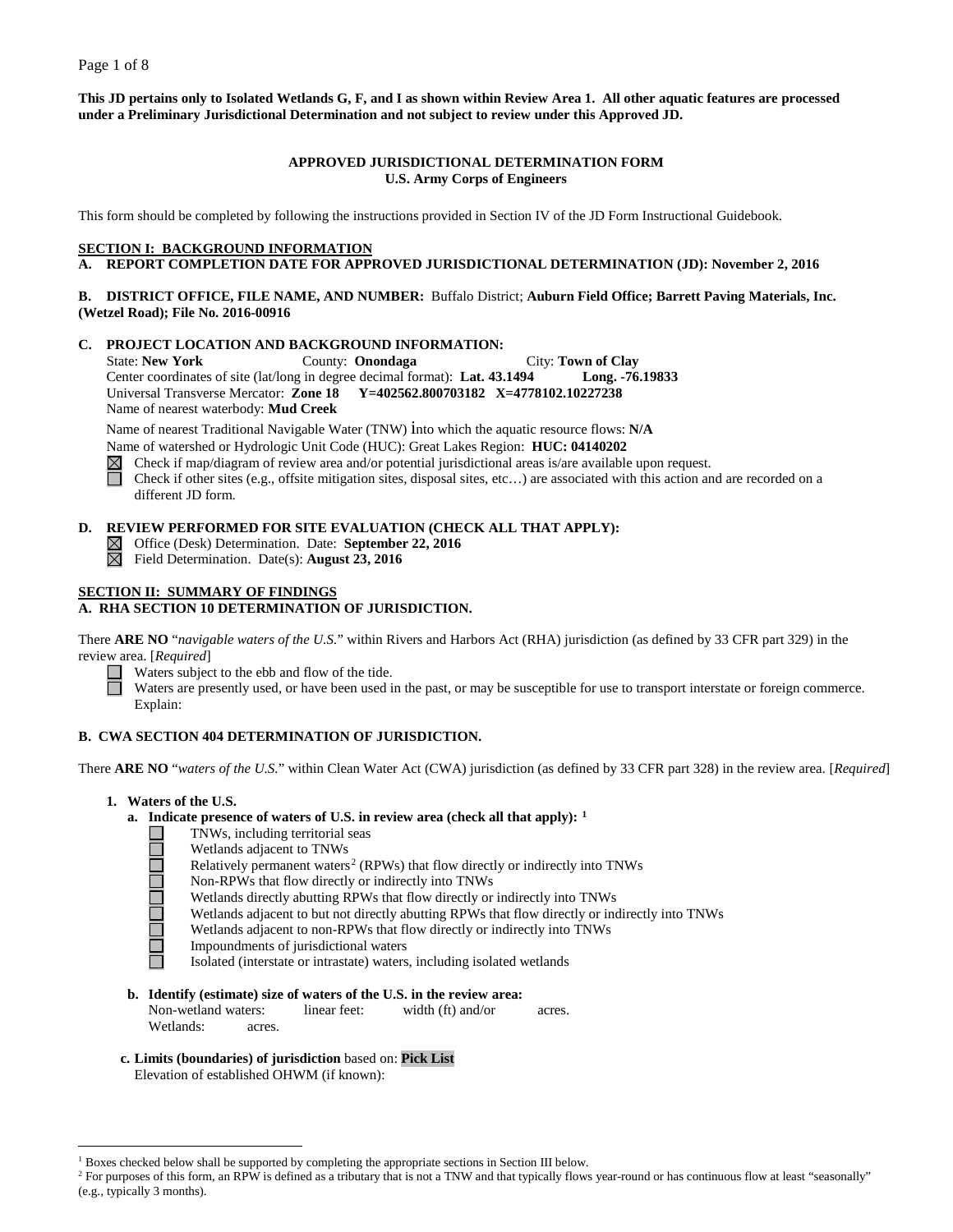#### **2. Non-regulated waters/wetlands (check if applicable):[3](#page-1-0)**

 $\boxtimes$  Potentially jurisdictional waters and/or wetlands were assessed within the review area and determined to be not jurisdictional. Explain:

**Scrub/Shrub Wetlands F (0.27 acre); G (0.22 acre); and I (0.05 acre)** are outside Department of the Army jurisdiction as they do not meet the criteria for a jurisdictional water of the United States according to 33 CFR Part  $328.3(a)(1-7)$  as follows:

- 1. does not/has not supported interstate or foreign commerce;
- 2. is not an interstate water/wetland;<br>3. the degradation or destruction of v
- 3. the degradation or destruction of which would not affect interstate or foreign commerce and does not include such waters: (i) which are or could be used by interstate or foreign travelers for recreational or other purposes; or
	- (ii) from which fish or shellfish are or could be taken and sold in interstate or foreign commerce; or
	- (iii) which are used or could be used for industrial purpose by industries in interstate commerce
- 4. is not an impoundment of water otherwise defined as WOUS under the definition;
- 5. is not a tributary of waters identified in paragraphs (a)(1)-(4) of this section;
- 6. is not a territorial sea;
- 7. is not wetland adjacent to waters (other than waters that are themselves wetlands) identified in paragraphs (a)(1)-(6) of this section;

**The review area encompasses an approximate 65.26-acre parcel. All three of the above-identified wetlands lie in very slight, nearly unidentifiable depressional areas within the mid-successional parcel that was once in active agriculture. In general, the site is flat with an approximate 10-foot change in elevation throughout the entire 65.26-acre review area. The dominant shrubby vegetation is nearly impenetrable thickets of buckthorn (***Rhamnus cathartica***). Note that these wetlands are not vernal pools.** 

**In addition, the distance to the nearest downstream conveyance for Wetland F is considered in two ways; 1) approximately 650 linear feet from a culvert shown east of the wetland and; 2) approximately 282 feet from Wetland B south of the feature. There is no evidence that hydrology/flow from this wetland would reach either the culvert or Wetland B**

**For Wetland G; the nearest conveyances would be; 1) 793 feet from the same culvert described above which is southeast of the wetland; and 2) 405 feet from Wetland A - also southeast of Wetland G. There is no evidence that hydrology/flow from this wetland would reach either the culvert or Wetland A.**

**For Wetland I; the nearest conveyance would be approximately 1,690 linear feet northwest to a culvert along Wetzel Road; or 2) 610 feet north to Wetland H. There is no evidence that hydrology/flow from this wetland would reach either the culvert or Wetland H.**

**Note that Wetlands B, A, and H, all have connections to downstream waters. However, these wetlands are cited for reference only and are not subject to review under this Approved JD. All other aquatic features are processed under a Preliminary Jurisdictional Determination and not subject to review under this Approved JD.**

**It was also determined that due to topography and distance to the nearest intermittent tributary for each of the three wetlands; the presence of a shallow subsurface flow connection to the tributary is very unlikely.**

### **SECTION III: CWA ANALYSIS**

### **A. TNWs AND WETLANDS ADJACENT TO TNWs**

**The agencies will assert jurisdiction over TNWs and wetlands adjacent to TNWs. If the aquatic resource is a TNW, complete Section III.A.1 and Section III.D.1. only; if the aquatic resource is a wetland adjacent to a TNW, complete Sections III.A.1 and 2 and Section III.D.1.; otherwise, see Section III.B below**.

**1. TNW**  Identify TNW: Summarize rationale supporting determination:

#### **2. Wetland adjacent to TNW**

Summarize rationale supporting conclusion that wetland is "adjacent":

### **B. CHARACTERISTICS OF TRIBUTARY (THAT IS NOT A TNW) AND ITS ADJACENT WETLANDS (IF ANY):**

**This section summarizes information regarding characteristics of the tributary and its adjacent wetlands, if any, and it helps determine whether or not the standards for jurisdiction established under Rapanos have been met.** 

<span id="page-1-0"></span><sup>&</sup>lt;sup>3</sup> Supporting documentation is presented in Section III.F.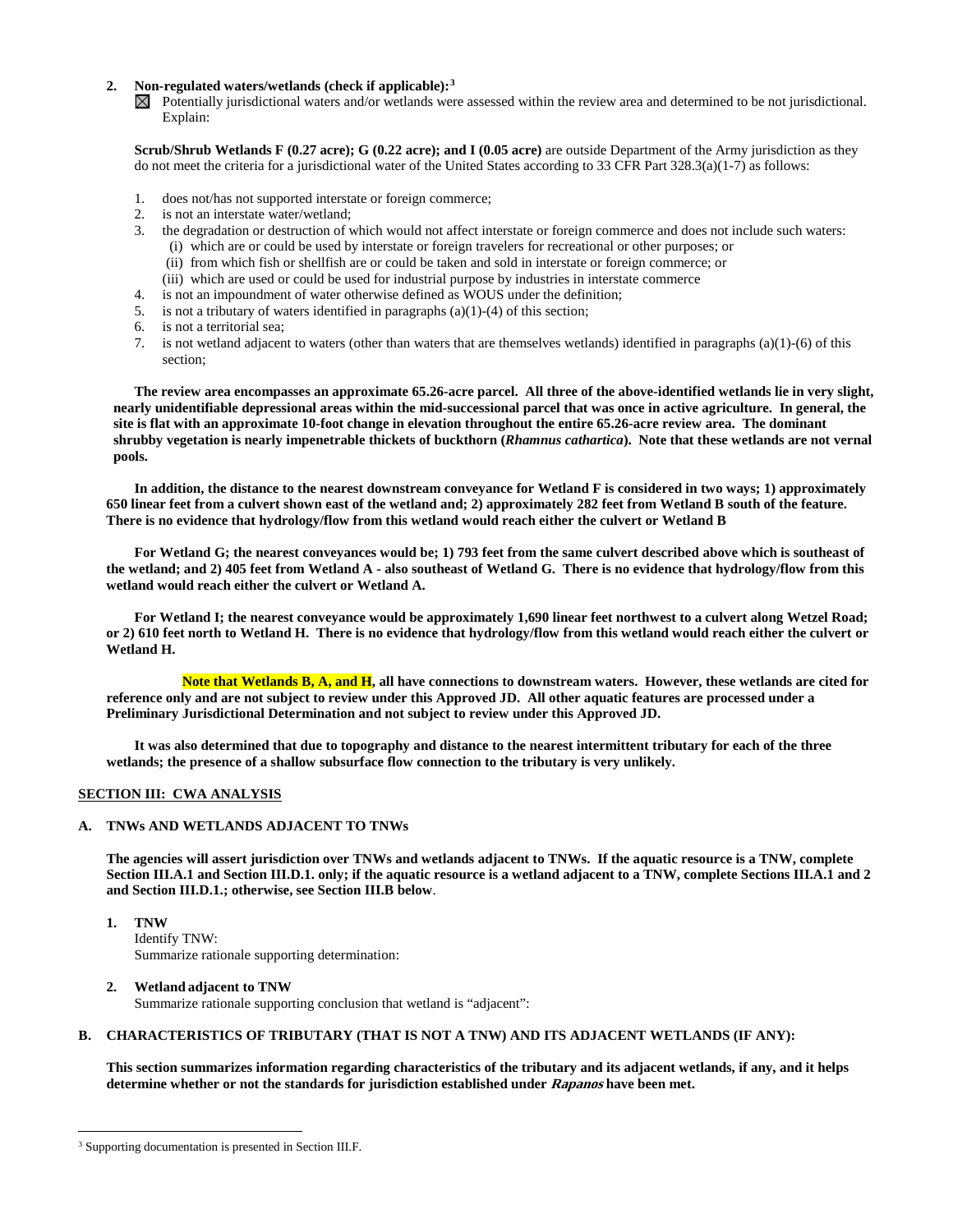**The agencies will assert jurisdiction over non-navigable tributaries of TNWs where the tributaries are "relatively permanent waters" (RPWs), i.e. tributaries that typically flow year-round or have continuous flow at least seasonally (e.g., typically 3 months). A wetland that directly abuts an RPW is also jurisdictional. If the aquatic resource is not a TNW, but has year-round (perennial) flow, skip to Section III.D.2. If the aquatic resource is a wetland directly abutting a tributary with perennial flow, skip to Section III.D.4.**

**A wetland that is adjacent to but that does not directly abut an RPW requires a significant nexus evaluation. Corps districts and EPA regions will include in the record any available information that documents the existence of a significant nexus between a relatively permanent tributary that is not perennial (and its adjacent wetlands if any) and a traditional navigable water, even though a significant nexus finding is not required as a matter of law.**

**If the waterbody[4](#page-2-0) is not an RPW, or a wetland directly abutting an RPW, a JD will require additional data to determine if the waterbody has a significant nexus with a TNW. If the tributary has adjacent wetlands, the significant nexus evaluation must consider the tributary in combination with all of its adjacent wetlands. This significant nexus evaluation that combines, for analytical purposes, the tributary and all of its adjacent wetlands is used whether the review area identified in the JD request is the tributary, or its adjacent wetlands, or both. If the JD covers a tributary with adjacent wetlands, complete Section III.B.1 for the tributary, Section III.B.2 for any onsite wetlands, and Section III.B.3 for all wetlands adjacent to that tributary, both onsite and offsite. The determination whether a significant nexus exists is determined in Section III.C below.**

- **1. Characteristics of non-TNWs that flow directly or indirectly into TNW**
	- **(i) General Area Conditions:**
		- Watershed size: **Pick List** Drainage area: **Pick List** Average annual rainfall: inches Average annual snowfall: inches

#### **(ii) Physical Characteristics:**

| (a) | Relationship with TNW:                                                          |
|-----|---------------------------------------------------------------------------------|
|     | Tributary flows directly into TNW.                                              |
|     | Tributary flows through Pick List tributaries before entering TNW               |
|     | Project waters are Pick List river miles from TNW                               |
|     | Project waters are Pick List river miles from RPW                               |
|     | Project waters are Pick List aerial (straight) miles from TNW                   |
|     | Project waters are Pick List aerial (straight) miles from RPW                   |
|     | Project waters cross or serve as state boundaries. Explain:                     |
|     | Identify flow route to TNW <sup>5</sup> :                                       |
|     | Tributary stream order, if known:                                               |
|     |                                                                                 |
| (b) | General Tributary Characteristics (check all that apply):                       |
|     | Natural<br><b>Tributary</b> is:                                                 |
|     | Artificial (man-made). Explain:                                                 |
|     | Manipulated (man-altered). Explain:                                             |
|     |                                                                                 |
|     | <b>Tributary</b> properties with respect to top of bank (estimate):             |
|     | Average width:<br>feet                                                          |
|     | Average depth:<br>feet                                                          |
|     | Average side slopes: Pick List                                                  |
|     |                                                                                 |
|     | Primary tributary substrate composition (check all that apply):                 |
|     | <b>Silts</b><br>Sands<br>Concrete                                               |
|     | Muck<br>Cobbles<br>Gravel                                                       |
|     | Bedrock<br>Vegetation. Type/% cover:                                            |
|     | Other. Explain:                                                                 |
|     |                                                                                 |
|     | Tributary condition/stability [e.g., highly eroding, sloughing banks]. Explain: |
|     | Presence of run/riffle/pool complexes. Explain:                                 |
|     | Tributary geometry: Pick List                                                   |
|     | Tributary gradient (approximate average slope):<br>%                            |

(c) Flow: Tributary provides for: **Pick List**

<span id="page-2-0"></span> <sup>4</sup> Note that the Instructional Guidebook contains additional information regarding swales, ditches, washes, and erosional features generally and in the arid West.

<span id="page-2-1"></span><sup>5</sup> Flow route can be described by identifying, e.g., tributary a, which flows through the review area, to flow into tributary b, which then flows into TNW.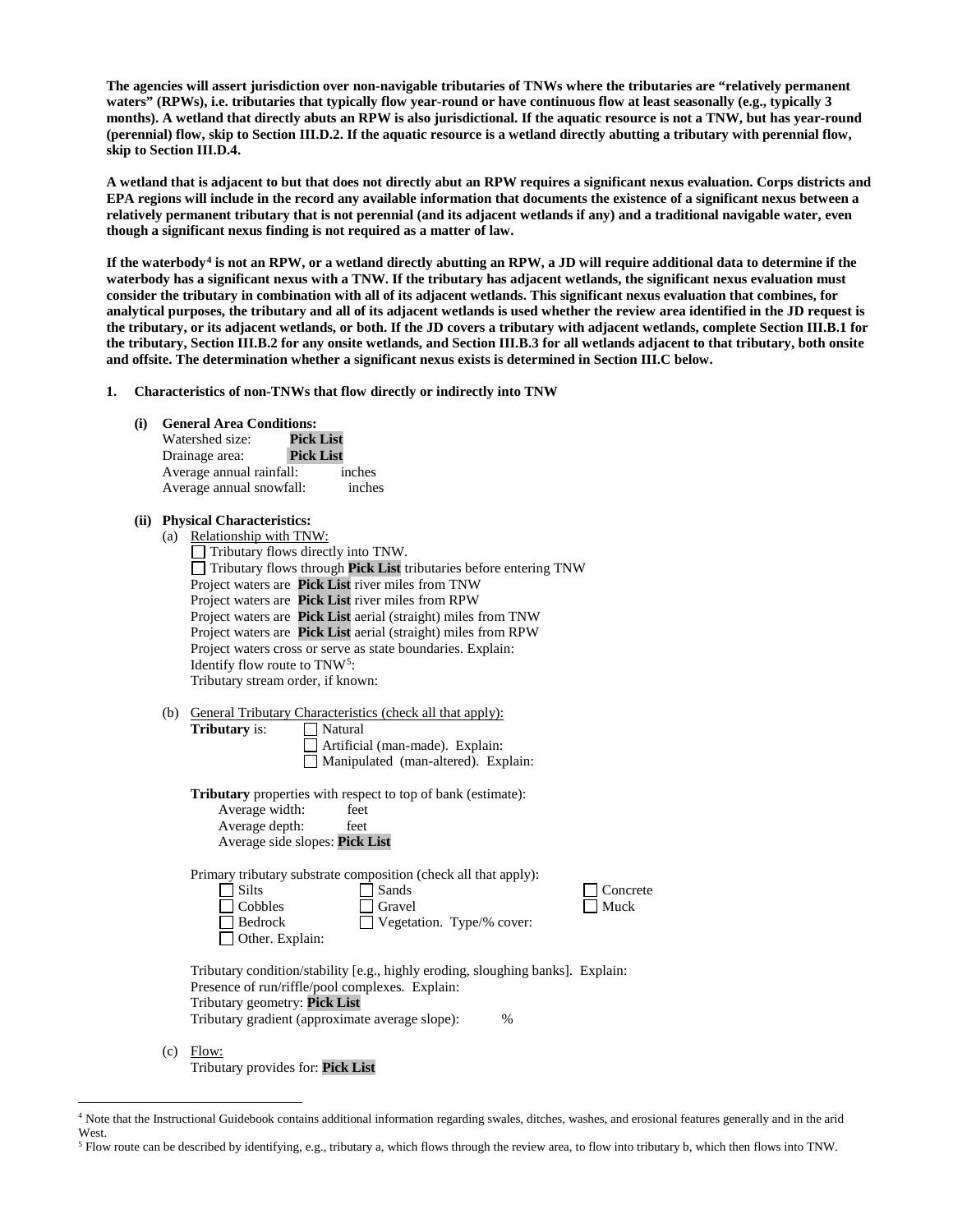| Estimate average number of flow events in review area/year: Pick List<br>Describe flow regime: |                                                                                                                                                        |
|------------------------------------------------------------------------------------------------|--------------------------------------------------------------------------------------------------------------------------------------------------------|
| Other information on duration and volume:                                                      |                                                                                                                                                        |
| Surface flow is: Pick List. Characteristics:                                                   |                                                                                                                                                        |
| Subsurface flow: Pick List. Explain findings:                                                  |                                                                                                                                                        |
| Dye (or other) test performed:                                                                 |                                                                                                                                                        |
| Tributary has (check all that apply):                                                          |                                                                                                                                                        |
| Bed and banks                                                                                  |                                                                                                                                                        |
|                                                                                                |                                                                                                                                                        |
| $OHWM6$ (check all indicators that apply):                                                     |                                                                                                                                                        |
| clear, natural line impressed on the bank                                                      | the presence of litter and debris                                                                                                                      |
| changes in the character of soil                                                               | destruction of terrestrial vegetation                                                                                                                  |
| shelving                                                                                       | the presence of wrack line                                                                                                                             |
| vegetation matted down, bent, or absent                                                        | sediment sorting                                                                                                                                       |
| leaf litter disturbed or washed away                                                           | scour                                                                                                                                                  |
| sediment deposition                                                                            | multiple observed or predicted flow events                                                                                                             |
| water staining                                                                                 | abrupt change in plant community                                                                                                                       |
| other (list):                                                                                  |                                                                                                                                                        |
| Discontinuous OHWM. <sup>7</sup> Explain:                                                      |                                                                                                                                                        |
|                                                                                                |                                                                                                                                                        |
| High Tide Line indicated by:                                                                   | If factors other than the OHWM were used to determine lateral extent of CWA jurisdiction (check all that apply):<br>Mean High Water Mark indicated by: |
| oil or scum line along shore objects                                                           | survey to available datum;                                                                                                                             |
| fine shell or debris deposits (foreshore)                                                      | physical markings;                                                                                                                                     |
| physical markings/characteristics                                                              | vegetation lines/changes in vegetation types.                                                                                                          |
| tidal gauges                                                                                   |                                                                                                                                                        |
| other (list):                                                                                  |                                                                                                                                                        |
|                                                                                                |                                                                                                                                                        |
| <b>Chemical Characteristics:</b>                                                               |                                                                                                                                                        |
| .                                                                                              |                                                                                                                                                        |

Characterize tributary (e.g., water color is clear, discolored, oily film; water quality; general watershed characteristics, etc.). Explain:

Identify specific pollutants, if known:

### **(iv) Biological Characteristics. Channel supports (check all that apply):**

- Riparian corridor. Characteristics (type, average width): ⊔
- П Wetland fringe. Characteristics:
- Ħ Habitat for:

(iii)

- Federally Listed species. Explain findings:
- Fish/spawn areas. Explain findings:
- Other environmentally-sensitive species. Explain findings:
- $\Box$  Aquatic/wildlife diversity. Explain findings:

### **2. Characteristics of wetlands adjacent to non-TNW that flow directly or indirectly into TNW**

#### **(i) Physical Characteristics:**

(a) General Wetland Characteristics: Properties: Wetland size: acres Wetland type. Explain: Wetland quality. Explain:

Project wetlands cross or serve as state boundaries. Explain:

- (b) General Flow Relationship with Non-TNW: Flow is: **Pick List**. Explain:
	- Surface flow is**: Pick List**  Characteristics: Subsurface flow: **Pick List**. Explain findings:

□ Dye (or other) test performed:

- (c) Wetland Adjacency Determination with Non-TNW:
	- Directly abutting
	- $\Box$  Not directly abutting

Discrete wetland hydrologic connection. Explain:

<span id="page-3-1"></span><span id="page-3-0"></span> <sup>6</sup> <sup>6</sup>A natural or man-made discontinuity in the OHWM does not necessarily sever jurisdiction (e.g., where the stream temporarily flows underground, or where the OHWM has been removed by development or agricultural practices). Where there is a break in the OHWM that is unrelated to the waterbody's flow regime (e.g., flow over a rock outcrop or through a culvert), the agencies will look for indicators of flow above and below the break. 7 Ibid.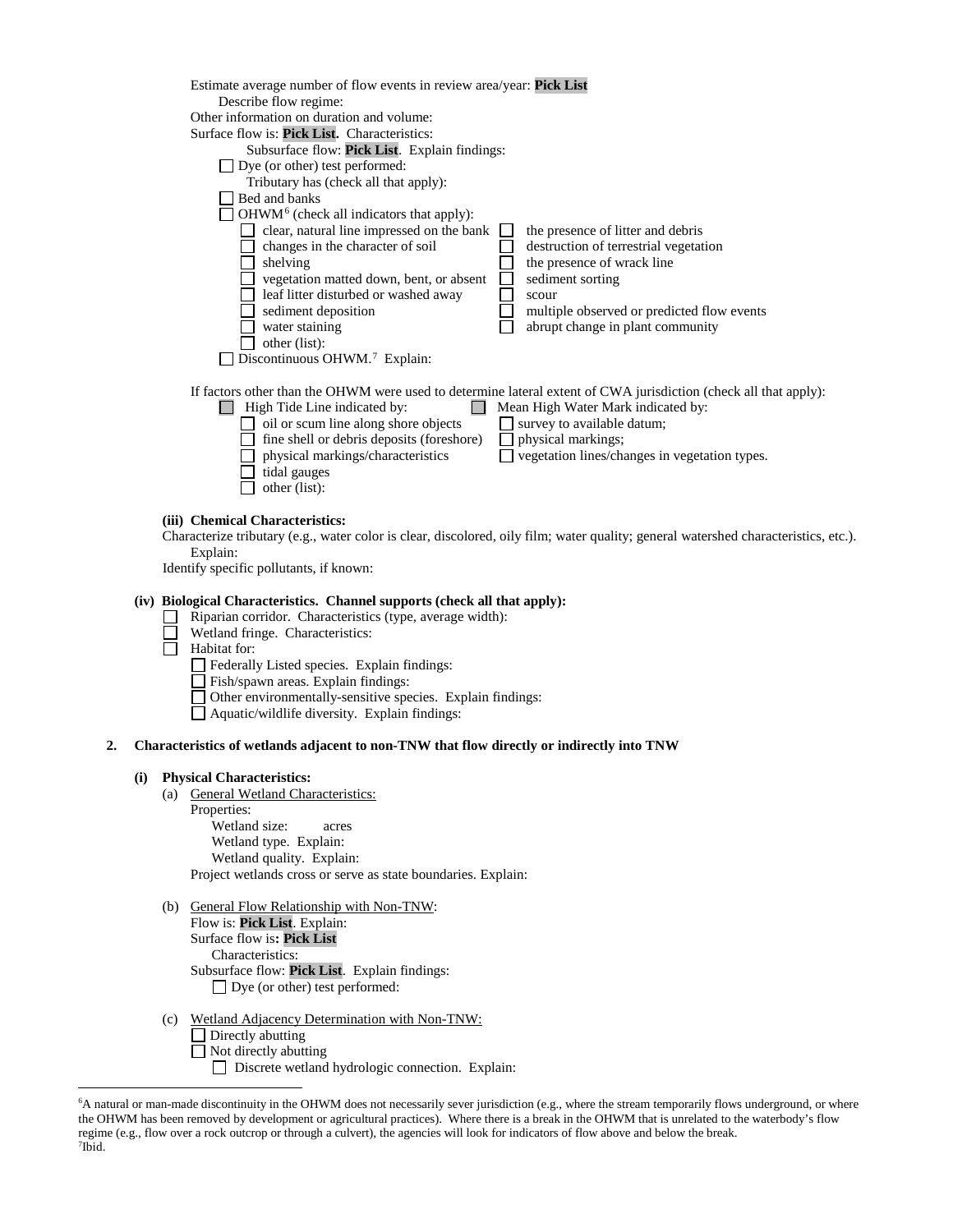Ecological connection. Explain: Separated by berm/barrier. Explain:

(d) Proximity (Relationship) to TNW

Project wetlands are **Pick List** river miles from TNW. Project waters are **Pick List** aerial (straight) miles from TNW. Flow is from: **Pick List.** Estimate approximate location of wetland as within the **Pick List** floodplain.

### **(ii) Chemical Characteristics:**

Characterize wetland system (e.g., water color is clear, brown, oil film on surface; water quality; general watershed characteristics; etc.). Explain:

Identify specific pollutants, if known:

### **(iii) Biological Characteristics. Wetland supports (check all that apply):**

- $\Box$  Riparian buffer. Characteristics (type, average width):
- Vegetation type/percent cover. Explain:
- Habitat for:
	- Federally Listed species. Explain findings:
	- Fish/spawn areas. Explain findings:
	- $\Box$  Other environmentally-sensitive species. Explain findings:
	- Aquatic/wildlife diversity. Explain findings:

### **3. Characteristics of all wetlands adjacent to the tributary (if any)**

All wetland(s) being considered in the cumulative analysis: **Pick List**

Approximately ( ) acres in total are being considered in the cumulative analysis.

For each wetland, specify the following:

Directly abuts? (Y/N) Size (in acres) Directly abuts? (Y/N) Size (in acres)

Summarize overall biological, chemical and physical functions being performed:

#### **C. SIGNIFICANT NEXUS DETERMINATION**

**A significant nexus analysis will assess the flow characteristics and functions of the tributary itself and the functions performed by any wetlands adjacent to the tributary to determine if they significantly affect the chemical, physical, and biological integrity of a TNW. For each of the following situations, a significant nexus exists if the tributary, in combination with all of its adjacent wetlands, has more than a speculative or insubstantial effect on the chemical, physical and/or biological integrity of a TNW. Considerations when evaluating significant nexus include, but are not limited to the volume, duration, and frequency of the flow of water in the tributary and its proximity to a TNW, and the functions performed by the tributary and all its adjacent wetlands. It is not appropriate to determine significant nexus based solely on any specific threshold of distance (e.g. between a tributary and its adjacent wetland or between a tributary and the TNW). Similarly, the fact an adjacent wetland lies within or outside of a floodplain is not solely determinative of significant nexus.** 

**Draw connections between the features documented and the effects on the TNW, as identified in the** *Rapanos* **Guidance and discussed in the Instructional Guidebook. Factors to consider include, for example:**

- Does the tributary, in combination with its adjacent wetlands (if any), have the capacity to carry pollutants or flood waters to TNWs, or to reduce the amount of pollutants or flood waters reaching a TNW?
- Does the tributary, in combination with its adjacent wetlands (if any), provide habitat and lifecycle support functions for fish and other species, such as feeding, nesting, spawning, or rearing young for species that are present in the TNW?
- Does the tributary, in combination with its adjacent wetlands (if any), have the capacity to transfer nutrients and organic carbon that support downstream foodwebs?
- Does the tributary, in combination with its adjacent wetlands (if any), have other relationships to the physical, chemical, or biological integrity of the TNW?

### **Note: the above list of considerations is not inclusive and other functions observed or known to occur should be documented below:**

- **1. Significant nexus findings for non-RPW that has no adjacent wetlands and flows directly or indirectly into TNWs.** Explain findings of presence or absence of significant nexus below, based on the tributary itself, then go to Section III.D: .
- **2. Significant nexus findings for non-RPW and its adjacent wetlands, where the non-RPW flows directly or indirectly into TNWs.** Explain findings of presence or absence of significant nexus below, based on the tributary in combination with all of its adjacent wetlands, then go to Section III.D: .
- **3. Significant nexus findings for wetlands adjacent to an RPW but that do not directly abut the RPW.** Explain findings of presence or absence of significant nexus below, based on the tributary in combination with all of its adjacent wetlands, then go to Section III.D: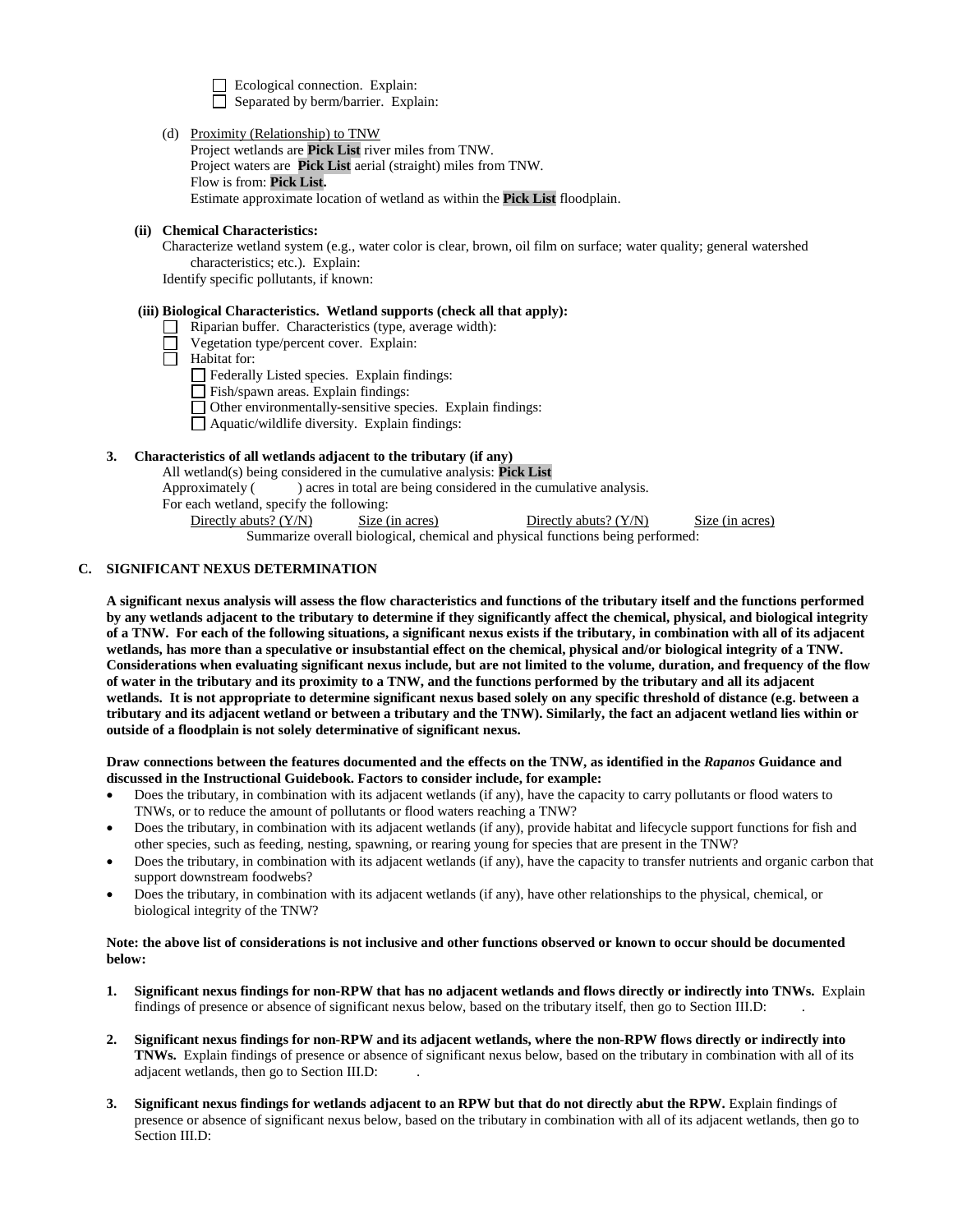## **D. DETERMINATIONS OF JURISDICTIONAL FINDINGS. THE SUBJECT WATERS/WETLANDS ARE (CHECK ALL THAT APPLY):**

**1. TNWs and Adjacent Wetlands.** Check all that apply and provide size estimates in review area:<br>
TNWs: linear feet width (ft), Or, acres.  $width (ft), Or, \narepsilon are$ . **Netlands adjacent to TNWs:** acres.

### **2. RPWs that flow directly or indirectly into TNWs.**

- Tributaries of TNWs where tributaries typically flow year-round are jurisdictional. Provide data and rationale indicating that tributary is perennial: .
- $\Box$  Tributaries of TNW where tributaries have continuous flow "seasonally" (e.g., typically three months each year) are jurisdictional. Data supporting this conclusion is provided at Section III.B. Provide rationale indicating that tributary flows seasonally:
	- Provide estimates for jurisdictional waters in the review area (check all that apply):
	- Tributary waters: linear feet width (ft).<br>
	Other non-wetland waters: acres.
		- Other non-wetland waters: acres.
			- Identify type(s) of waters:

#### **3. Non-RPWs[8](#page-5-0) that flow directly or indirectly into TNWs.**

- Waterbody that is not a TNW or an RPW, but flows directly or indirectly into a TNW, and it has a significant nexus with a TNW is jurisdictional. Data supporting this conclusion is provided at Section III.C.
- Provide estimates for jurisdictional waters within the review area (check all that apply):
	- Tributary waters: linear feet width (ft).

# **4. Wetlands directly abutting an RPW that flow directly or indirectly into TNWs.**

 $\Box$  Wetlands directly abut RPW and thus are jurisdictional as adjacent wetlands.

Wetlands directly abutting an RPW where tributaries typically flow year-round. Provide data and rationale indicating that tributary is perennial in Section III.D.2, above. Provide rationale indicating that wetland is directly abutting an RPW:

Wetlands directly abutting an RPW where tributaries typically flow "seasonally." Provide data indicating that tributary is seasonal in Section III.B and rationale in Section III.D.2, above. Provide rationale indicating that wetland is directly abutting an RPW:

Provide acreage estimates for jurisdictional wetlands in the review area: acres.

**5. Wetlands adjacent to but not directly abutting an RPW that flow directly or indirectly into TNWs.**

 $\Box$  Wetlands that do not directly abut an RPW, but when considered in combination with the tributary to which they are adjacent and with similarly situated adjacent wetlands, have a significant nexus with a TNW are jurisidictional. Data supporting this conclusion is provided at Section III.C.

Provide acreage estimates for jurisdictional wetlands in the review area: acres.

### **6. Wetlands adjacent to non-RPWs that flow directly or indirectly into TNWs.**

Wetlands adjacent to such waters, and have when considered in combination with the tributary to which they are adjacent and with similarly situated adjacent wetlands, have a significant nexus with a TNW are jurisdictional. Data supporting this conclusion is provided at Section III.C.

Provide estimates for jurisdictional wetlands in the review area: acres.

#### **7. Impoundments of jurisdictional waters. [9](#page-5-1)**

As a general rule, the impoundment of a jurisdictional tributary remains jurisdictional.

- Demonstrate that impoundment was created from "waters of the U.S.," or
	- Demonstrate that water meets the criteria for one of the categories presented above (1-6), or
	- Demonstrate that water is isolated with a nexus to commerce (see E below).

### **E. ISOLATED [INTERSTATE OR INTRA-STATE] WATERS, INCLUDING ISOLATED WETLANDS, THE USE, DEGRADATION OR DESTRUCTION OF WHICH COULD AFFECT INTERSTATE COMMERCE, INCLUDING ANY SUCH WATERS (CHECK ALL THAT APPLY):[10](#page-5-2)**

- which are or could be used by interstate or foreign travelers for recreational or other purposes.
	- from which fish or shellfish are or could be taken and sold in interstate or foreign commerce.

which are or could be used for industrial purposes by industries in interstate commerce.

 $\frac{1}{8}$ 

<span id="page-5-0"></span><sup>&</sup>lt;sup>8</sup>See Footnote # 3. 9  $\degree$  3. 9 To complete the analysis refer to the key in Section III.D.6 of the Instructional Guidebook.

<span id="page-5-2"></span><span id="page-5-1"></span>**<sup>10</sup> Prior to asserting or declining CWA jurisdiction based solely on this category, Corps Districts will elevate the action to Corps and EPA HQ for review consistent with the process described in the Corps/EPA** *Memorandum Regarding CWA Act Jurisdiction Following Rapanos.*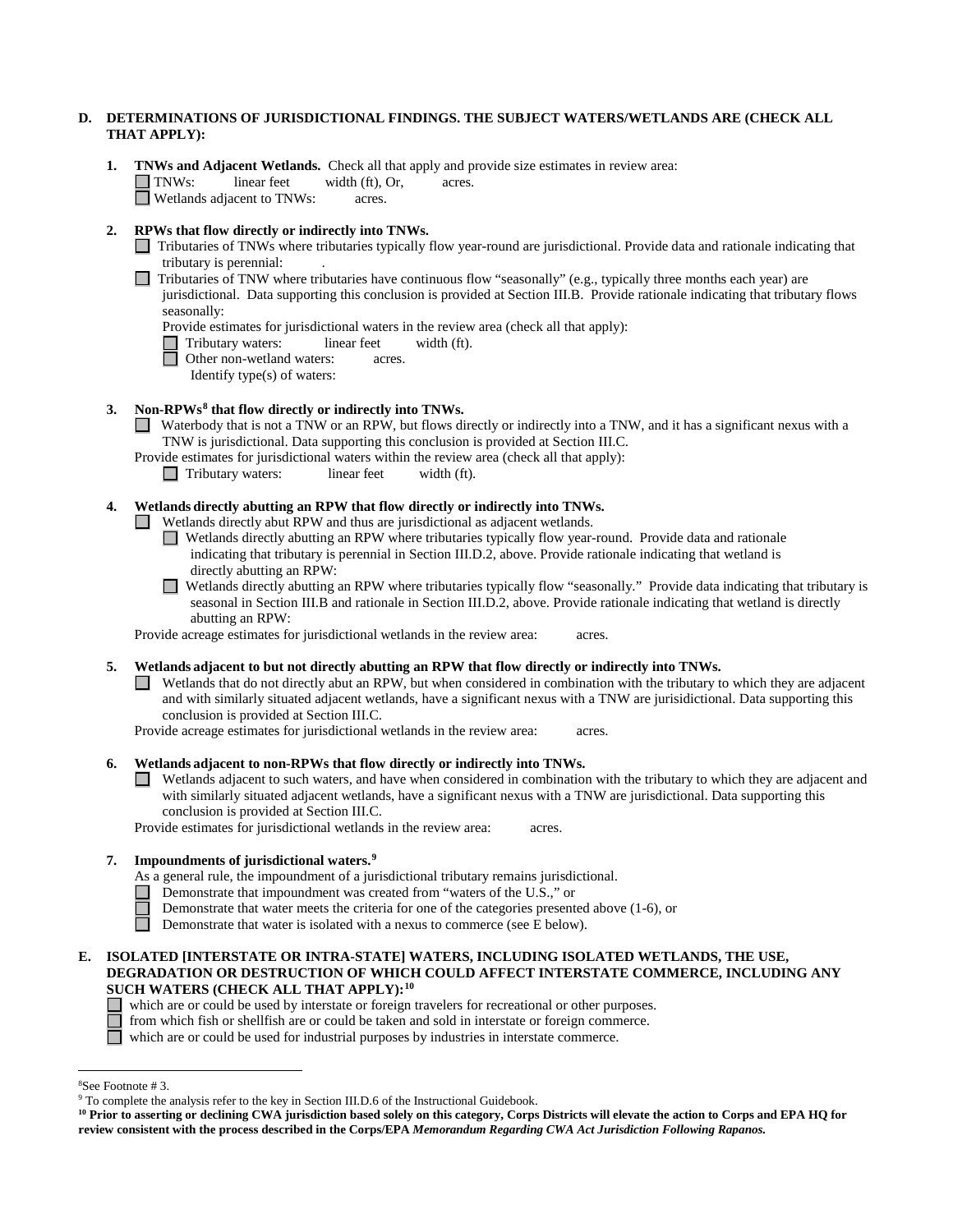Interstate isolated waters.Explain:

#### **Identify water body and summarize rationale supporting determination:**

Provide estimates for jurisdictional waters in the review area (check all that apply):<br>
Tributary waters: linear feet width (ft).

- Tributary waters: linear feet width (ft).
- 8 Other non-wetland waters: acres.
	- Identify type(s) of waters:
- $\Box$  Wetlands: acres.

ñ

 $\Box$ 

# **F. NON-JURISDICTIONAL WATERS, INCLUDING WETLANDS (CHECK ALL THAT APPLY):**

- If potential wetlands were assessed within the review area, these areas did not meet the criteria in the 1987 Corps of Engineers Wetland Delineation Manual and/or appropriate Regional Supplements.
- $\boxtimes$  Review area included isolated waters with no substantial nexus to interstate (or foreign) commerce.
	- $\boxtimes$  Prior to the Jan 2001 Supreme Court decision in "*SWANCC*," the review area would have been regulated based solely on the "Migratory Bird Rule" (MBR).



Other: (explain, if not covered above):

Provide acreage estimates for non-jurisdictional waters in the review area, where the sole potential basis of jurisdiction is the MBR factors (i.e., presence of migratory birds, presence of endangered species, use of water for irrigated agriculture), using best professional judgment (check all that apply):

| Wetlands:        | acres |             |  |
|------------------|-------|-------------|--|
| <b>Wetland F</b> | PSS   | $0.27$ acre |  |
| $W$ otland $C$   | DCC   | $0.22$ acro |  |

| Wetland G | PSS | $0.22$ acre |
|-----------|-----|-------------|
| Wetland I | PSS | $0.05$ acre |

Provide acreage estimates for non-jurisdictional waters in the review area that do not meet the "Significant Nexus" standard, where such

a finding is required for jurisdiction (check all that apply):<br>
Non-wetland waters (i.e., rivers, streams): linea<br>
Lakes/ponds: acres. Non-wetland waters (i.e., rivers, streams): linear feet, width (ft).

Lakes/ponds: acres.<br>Other non-wetland waters:

acres. List type of aquatic resource:

Wetlands: acres.